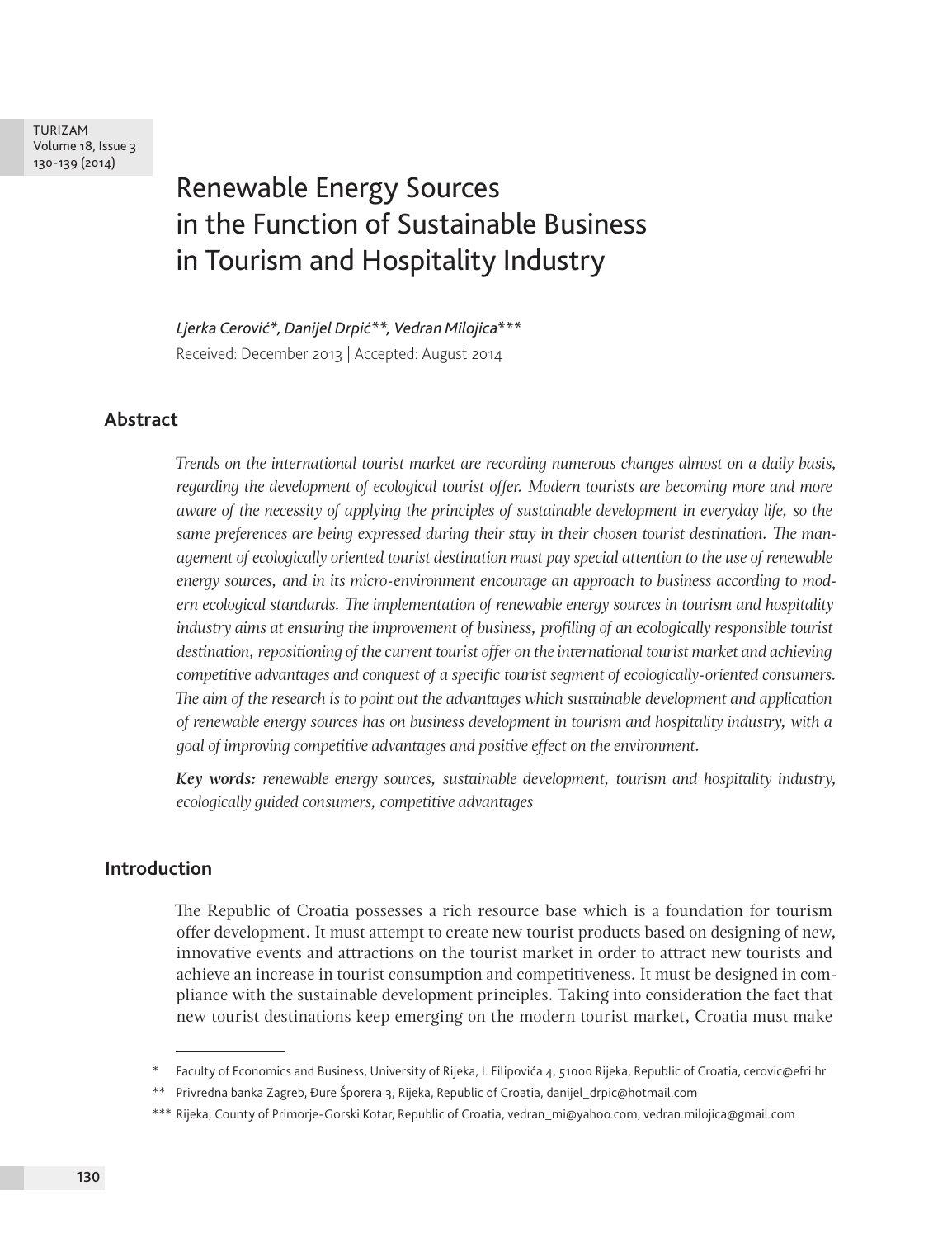the best of its resources and invest the greatest efforts in development of quality and diverse tourism offer: adjustment to preferences of modern tourists, adoption of best practice of the leading destinations, and creation of its own unique and top tourism offer, all in order to stand out among countless tourist programmes and events offered by the competing destinations, and to achieve competitive advantages on the turbulent and changing tourist market (see more in Cerović, Drpić, Milojica, 2014).

Contemporary trends on the tourist market place an important task before hotel companies and creators of the tourist offer: designing of a unique and innovative tourist offer which will be based on socially responsible approach based on sustainable development, using renewable energy sources, implementation of green technologies, and ecological approach to business development. Hotel companies have recognised the necessity to plan their future business development based on sustainability and use of renewable energy sources and innovative green technologies. Their application in business processes of hotel and tourist enterprises provides a significant possibility of profiling a hotel/tourist enterprise as an ecolgically aware "green" facility. This is especially significant at this point in time, taking into consideration that tourists prefer staying in facilities which devote significant attention to preservation of the environment and improvement of the quality of life in their fundamental business postulates. In modern business operations, with special emphasis on tourism and the hospitality industry, sustainable development represents the only possible guideline for future successful development. Recent mass tourism trends have evidently resulted in disruption of natural resources which represent a basis for tourism development (see more in http://web. efzg.hr/dok/TUR/Web\_Ekoturizam.pdf). It is, therefore, necessary to ensure their reconvalescence and preservation for future generations. Through adequate and rational use of renewable energy sources, it is possible to achieve significant competitive advantages on the tourist market through preservation of natural resources, reduction of costs, and through implementation of more significant marketing and promotional activities attract numerous ecologically aware tourists, which will enable profiling of a hotel and a tourist company, but also a tourist destination in which it operates, as a destination of excellence and specific characteristics (see more in http://www.aweres.net/Preuzmi/OIE\_u\_mojoj\_zajednici.pdf). So, it is considered that encouraging use of Renewable Energy Sources can be economic and energetic flywheel of tourism development, with a particular accent on hotel and camp development, but also for other tourism offer units. (Krstinić Nižić, 2010).

## **Significance of Sustainable Development and Renewable Energy Sources in ensuring Sustainable Business Activities in Tourism and Hospitality Industry**

The sustainable development concept implies the process of achieving balance between economic, social and ecological requirements, provided that "meeting the needs of current generations without jeopardising possibilities of future generations to meet their needs" would be ensured. Since 1987, when this was defined in the Report of the World Commission for Environment and Development, presided by the Gro Harlem Brundtland, until today, sustainable development became one of the key elements in formulating and implementing development policies in the world (http://www.odraz.hr/media/21831/odrzivi\_razvoj.pdf, 10.01.2014).

It is evident from the above that sustainable development is necessary in the hospitality industry and tourism. It must enable: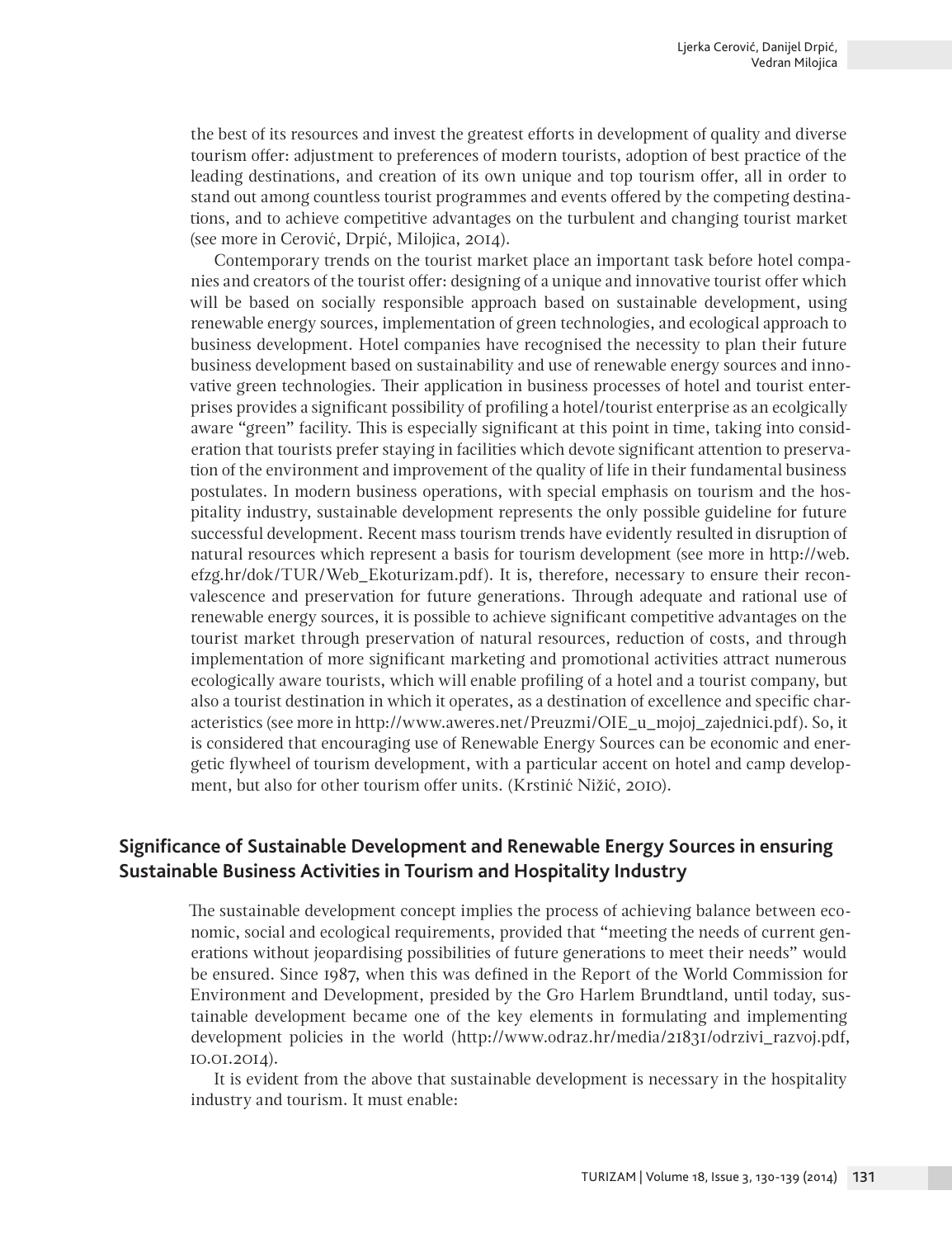- Equal opportunities for economic and socio-demographic development of all participants in the business process of the hospitality industry and tourism;
- Sustainable relationship between labour and resources, in the way to preserve the resource base;
- Realisation of added value of a hospitality product and tourist product through strengthening of competitive advantages of a hotel and a tourist company;
- Promotion of use and business implementation of international standards and participation in programmes from the field of sustainability and ecology (ISO14000, Green-Globe 21, Natura Programme, the Blue Flag, Agenda 21, etc.);
- Promotion of the use of renewable energy sources (installing energy saving bulbs, solar collectors, etc.) in contemporary business.

Sustainable business processes may be defined as efforts of a hotel management or a tourist company management invested in satisfying the owner's needs for profit, employees' needs for safe earnings and motivation and to act in a timely, proactive, and creative way to fulfill the needs of their customers, but also the entire social community. Furthermore, sustainable business activities enable maximum fulfillment of the needs of employer (entrepreneur), employees, users of services – guests, and the environment. Responsible business activities of a hotel company imply that this company (adaptation according to http://www.greenhotels.com):

- Includes principles of sustainability in its business process, especially when making business decisions and development/marketing strategies,
- Establishes co-operation with local agriculturalists, cattle breeders, olive growers, winemakers, etc. engaged in ecological farming,
- Uses organic-grown food in the production (meals, beverages, sweets, etc.),
- Sells hand-made souvenirs, uses bedlinen and towels made of natural materials, etc. and uses the services/products which are "suitable" for the environment,
- Can describe its business operations by the syntagm "the greenest" in comparison with competition,
- Includes permanent orientation towards promotion of sustainability and application of renewable energy sources and green technologies in its business strategies, missions, visions and objectives,
- Constantly improves the level of products and services through implementation of international standards of quality in the segment of environment and sustainability,
- Co-operates with all the interested stakeholders (ministries, tourist boards, tourist agencies, restaurants, hotels, carriers, etc.) in promotion and implementation of guidelines for sustainable business activities and sustainable development in general,
- Necessary to monitor financial viability of use of renewable energy sources through comparison of level of energy costs before and after introducing the same,
- Builds the green image and increases energy efficiency.

All of the above leads to reduction of business risk in the segment of reduction of business costs (energy, manufacturing, waste, etc.), strengthening of recognisability and competitive position of the company, etc. Use of renewable energy sources plays an important part in ensuring sustainable development and sustainable business activities, as well as profiling an eco-tourist offer on the contemporaty tourist market.

Over the past few decades, renewable energy sources (RES) have acquired a growing role in the world's energy product. This is all the more true today, at the beginning of the new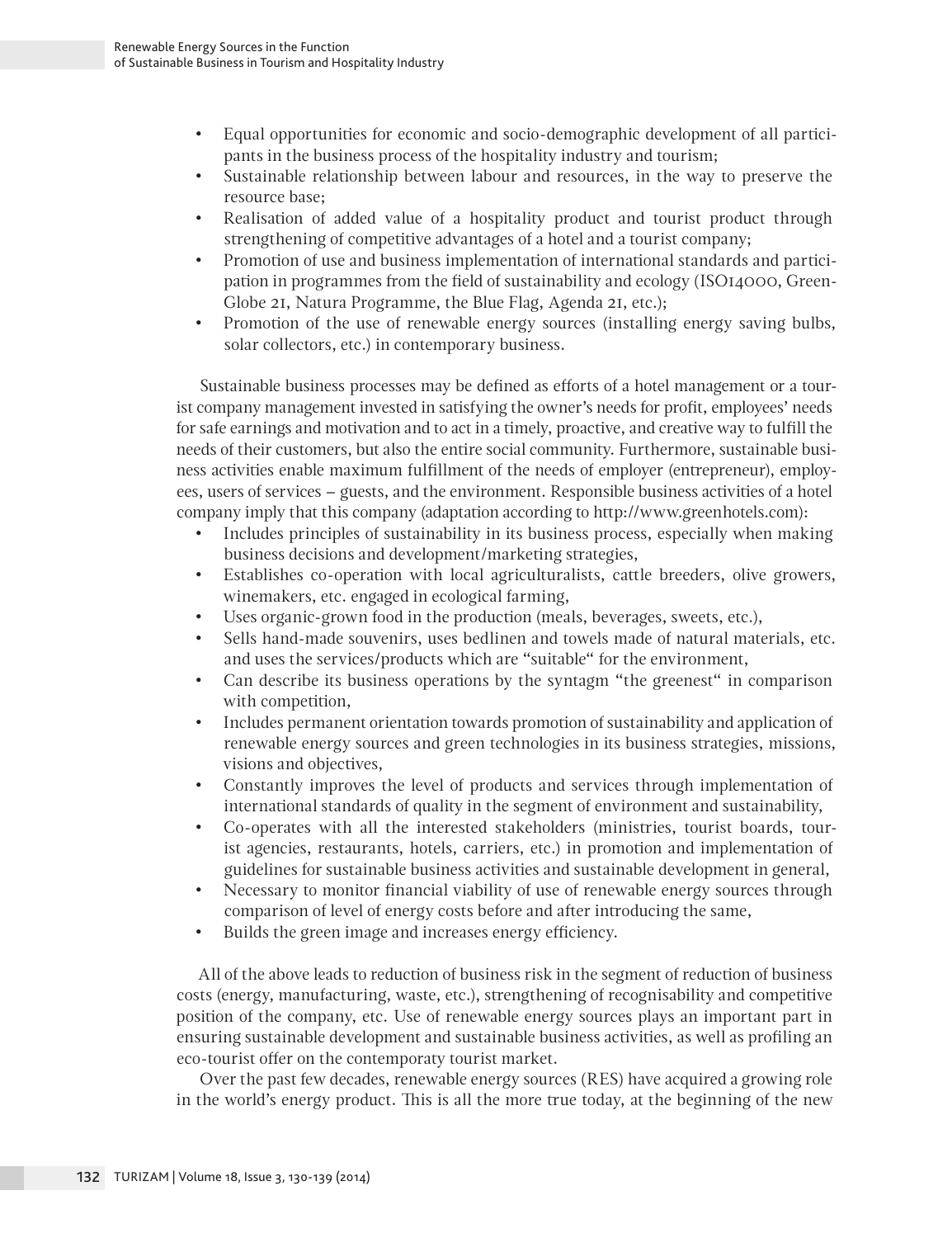millennium. There is no dispute about the ever-greater importance of RES in fields of global climate protection, resource conservation and generally perennial sustainable development. Many studies on the future consumption of energy worldwide focus not only on the need for saving energy, but above all on the necessity to increase RES involvement. Air pollution, water pollution and other environmental issues have long since been recognised. Humans and human activities are a decisive factor in changes to the environment. The conservation of nature and the environment are among the highest values of any country. This has led to constitutional decrees determining the right to a healthy life and a healthy environment and committing all stakeholders to pay special concern to environmental conservation and to ensure improved quality of life to the benefit of present and future generations. At an international level, an agreement has been adopted by which economic growth must be sustainable in terms of the environment (Blažević, 2008). The increase in personal standard of population, accompanied by the tourist growth standard, particularly in construction and equipment of tourist objects, by space heating and cooling of all premises, leads to the growing need in energy. Such a trend is clearly going to continue in the future. The impact possibilities on energy consumption level in tourism are great, and can comprehensively be divided into two main groups. The first group consists of material and technology consumption in construction which reduces the energy consumption, while the second group consists of the restorable energy sources and their use (Alkier Radnić, Gračan, 2008).

Renewable energy sources include: water force (hydroenergy, energy of sea currents and waves, high and low tide), biomass (and biogas, including timber and waste), solar energy, and wind energy. The basic advantage of renewable energy sources in comparison with traditional (non-renewable) energy sources is the fact that renewable energy sources cannot be exhausted in time, but it is possible to fully exhaust their potentials, so that great attention should be devoted to careful selection of the location and realisation of projects related to renewable energy sources (for example, building of hydro-electric power plants). One of the disadvantages of renewable energy sources is that some of them cannot be stored and transported in their natural form (wind, solar radiation), while only a certain share can be stored (water in watercourses and accumulations, biomass and biogas). Therefore, energy sources which cannot be stored should be used at the moment they appear or turned into some other form of energy (adapted according to: http://oie.mingorp.hr/UserDocsImages/ OIE%20Tekst.pdf, 10.01.2014). Considerable initial investment costs are also considered a disadvantage of renewable energy sources; however, it is expected that renewable energy sources will become economically competitive in relation to conventional energy sources in the middle- to long-term period (adapted according to: http://www.izvorienergije.com/ obnovljivi\_izvori\_energije.html, 10.01.2014).

Awareness of the necessity to preserve and protect natural resources and human environment from destruction is increasing, and, therefore, use of renewable energy sources in business operations of a hotel and tourist companies represents a reasonable option for protection of human environment, and helps in increasing awareness of general public on the necessity to implement them in business proesses. For example, renewable energy sources have a significant role in the reduction of emission of carbon dioxide (CO2) to the atmosphere, and this is also the proclaimed policy of the European Union (see more in http://ec.europa.eu/clima/ sites/campaign/pdf/post\_2012\_en.pdf, http://ec.europa.eu/environment/life/project/Projects/index.cfm?fuseaction=search.dspPage&n\_proj\_id=4694&docType=pdf, http://ec.europa.eu/ourcoast/download.cfm?fileID=1007).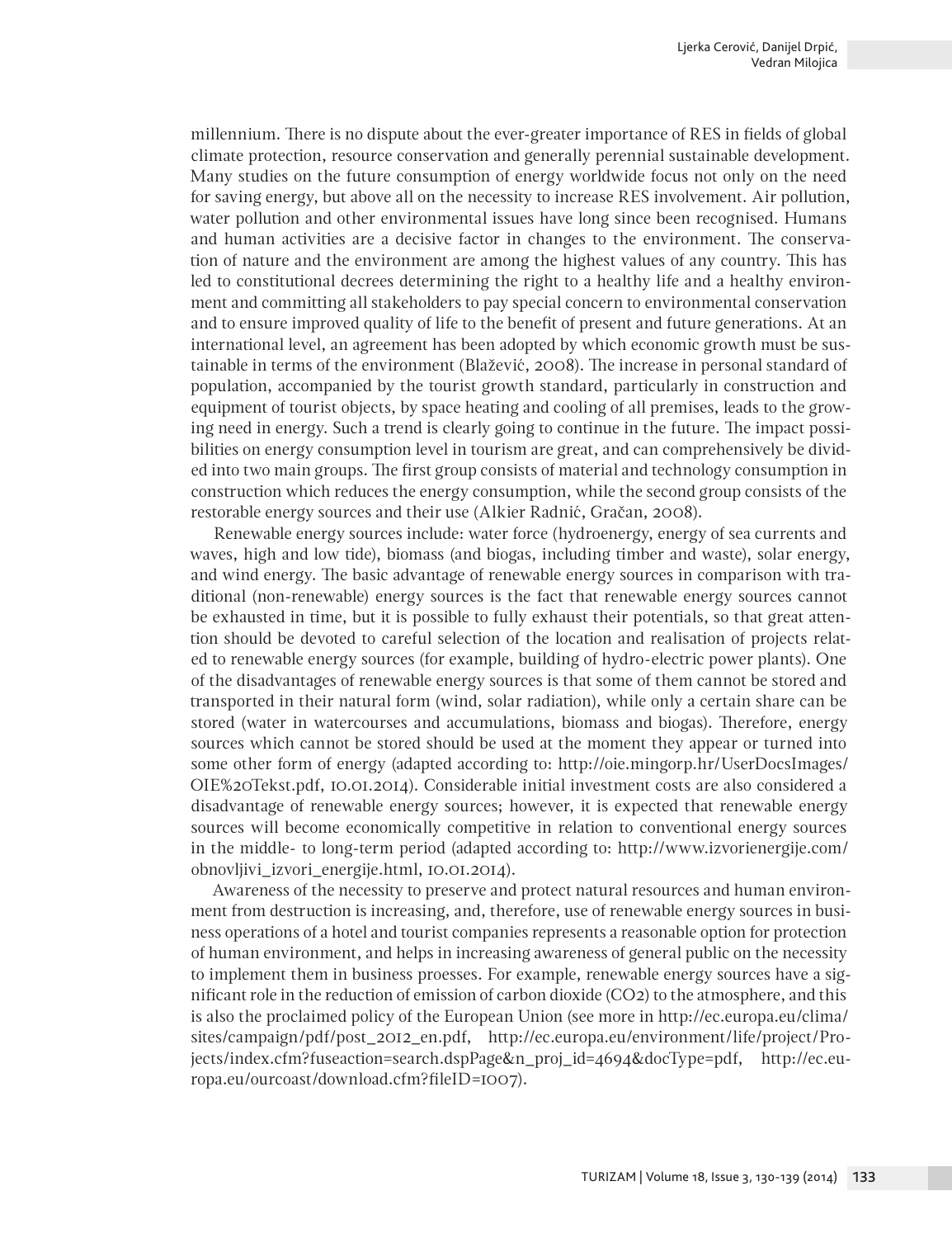Use of renewable energy sources in the hospitality industry and tourism provides numerous possibilities, which are primarily visible in the increase in energy efficiency and reduction of costs and need for energy. The above can be achieved by hydroelectric power, wind power, solar collectors, solar panels, use of biofuel, responsible waste disposal and waste processing (turning it into thermal energy), etc. Also, energy sustainability of the system increases by a higher share of renewable energy sources in supplying businesses and households, and safety of energy delivery increases while reducing dependence on import of energy materials and electric energy from other countries.

In short, it can be concluded that sustainable development must reduce exploitation of resources, which are usually limited, to the extent in which they can be renewed. It is therefore necessary to promote the described development plan in all business plans. Responsible and sustainable business activities in the hospitality industry and tourism are also derived therefrom. The objective of such business is to achieve maximum profit in all segments of a business process of a hotel or a tourist enterprise with minimum costs, taking into consideration the resource base, the landscape, needs of the local community and visitors, entrepreneurs, and employees. The above will be achieved through the use of renewable energy sources in business activities of hotels and tourist facilities, and through implementation of green technologies.

## **Presentation of advantages of introducing Renewable Energy Sources in the function of realisation of Sustainable Business of Hotel Companies**

Renewable energy sources represent the key link in ensuring sustainable business operations in tourism and the hospitality industry. Their implementation will ensure significant improvement of business operations in comparison with the competition on the market, and enable a tourist offer of better quality with minimum costs. SWOT analysis presented below (cf. table 1) shows strengths and opportunities, i.e. weaknesses and potential threats of the use of renewable energy sources in business processes in the hospitality industry and tourism.

It is evident from the SWOT analysis (Table 1) that using renewable energy sources in ensurance of sustainable business activities has, among other things, the following positive features:

- It ensures long-term stability of energy supply of hotels and other tourist facilities,
- It ensures long-term reduction of costs in the segment of energy consumption (water heating, saving of energy in rooms, reduced heating and cooling costs, etc.),
- It creates a positive opinion of users on values of sustainable business activities, which promotes the hotel,
- It creates positive goodwill for a hotel company,
- It strengthens ecological awareness of all participants in a hotel company's business process (entrepreneurs, employees, service users, local community),
- It ensures continuous investments in new, innovative and environmentally friendly technologies,
- It ensures permanent and sustainable development of a hotel company, but also local community,
- It ensures preservation of natural resources as a base for tourism development.

Renewable energy sources and their use in the hospitality industry and tourism represent the basic guideline for successful sustainable development of business processes, which guarantee business excellence and recognisability of a hotel company on the tourist market.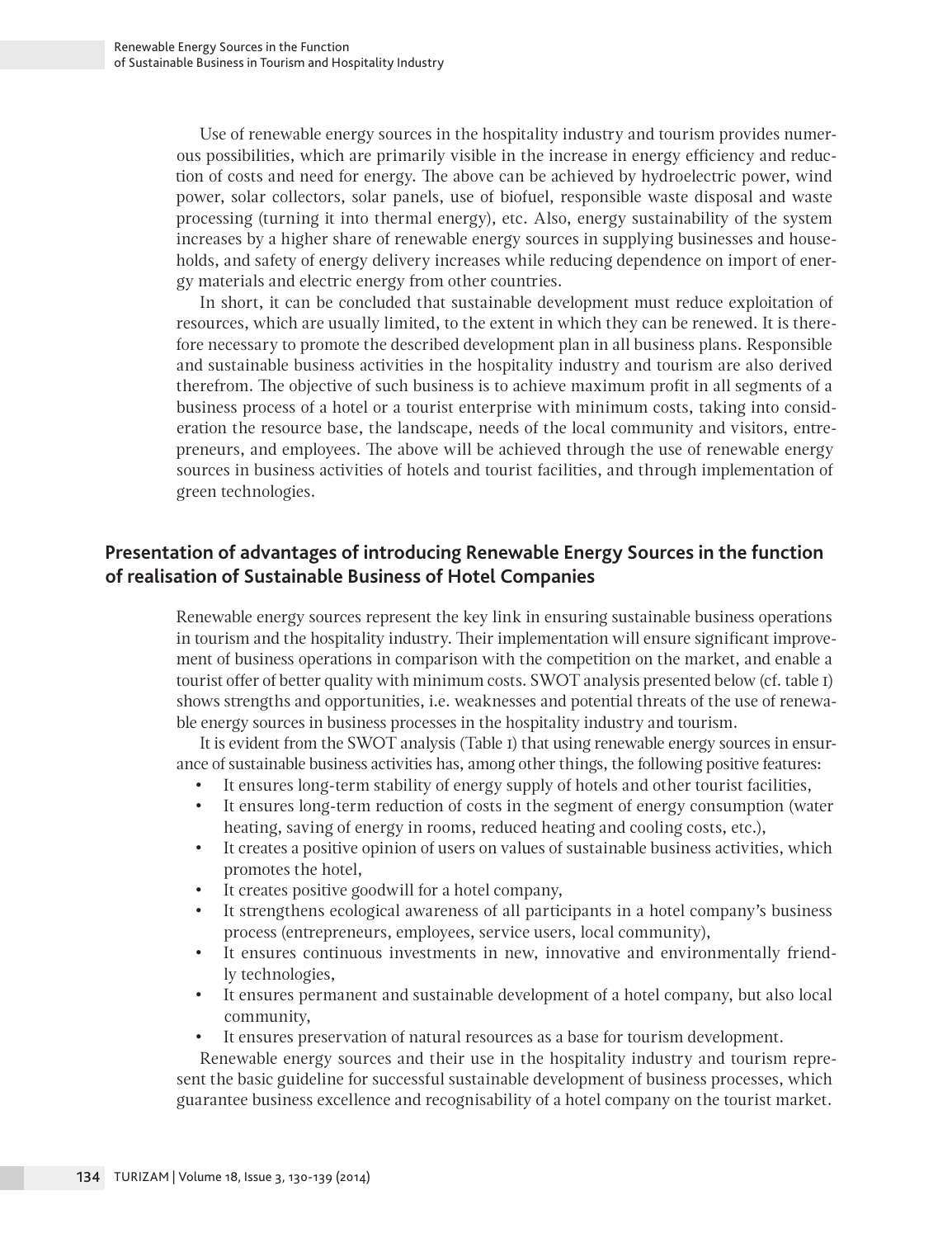**Table 1.** SWOT Analysis of the Use of Renewable Energy Sources and Sustainable Business in the Hospitality Industry and Tourism

| <b>STRENGTHS</b>                                                                                                                                                                                                                                                                                                                                                                                                                                                                                                                                                                                                                                                                                                                                                                                                                                                                                                                                                                                                                                                                                                                                                                                                                                                                                                                                 | <b>WEAKNESSES</b>                                                                                                                                                                                                                                                                                                                                                                                                                                                                                                                                                                                                                                                                                                                                                                                                                                                                                                                                                                                                                                                                                                                                                           |
|--------------------------------------------------------------------------------------------------------------------------------------------------------------------------------------------------------------------------------------------------------------------------------------------------------------------------------------------------------------------------------------------------------------------------------------------------------------------------------------------------------------------------------------------------------------------------------------------------------------------------------------------------------------------------------------------------------------------------------------------------------------------------------------------------------------------------------------------------------------------------------------------------------------------------------------------------------------------------------------------------------------------------------------------------------------------------------------------------------------------------------------------------------------------------------------------------------------------------------------------------------------------------------------------------------------------------------------------------|-----------------------------------------------------------------------------------------------------------------------------------------------------------------------------------------------------------------------------------------------------------------------------------------------------------------------------------------------------------------------------------------------------------------------------------------------------------------------------------------------------------------------------------------------------------------------------------------------------------------------------------------------------------------------------------------------------------------------------------------------------------------------------------------------------------------------------------------------------------------------------------------------------------------------------------------------------------------------------------------------------------------------------------------------------------------------------------------------------------------------------------------------------------------------------|
| • Preservation of landscapes, plants and animals, water, sea<br>and air-the basic resource base for tourism development;<br>• Reduction of energy costs, waste disposal, reduction of waste<br>waters, increase in revenues, etc.;<br>• Strengthening of ecological awareness of employees and<br>hotel visitors, users and suppliers of a tourist service and<br>destination;<br>• Creation of a common brand of all tourist offer suppliers in a<br>specific destination, as a socially and environmentally friendly<br>destination;<br>• Strengthening of competitive advantages of a tourist destina-<br>tion which uses renewable energy sources;<br>• Improvement of quality of life -standard of the local popu-<br>lation;<br>Securing preconditions for a better business environment;<br>Strengthening of economic and social-demographic poten-<br>tials of a destination.                                                                                                                                                                                                                                                                                                                                                                                                                                                            | • Lack of understanding and insufficient co-operation between<br>suppliers in a destination;<br>Non-educated hotel and destination management in the<br>$\bullet$<br>segment of introducing renewable energy sources in business<br>operations of a hotel;<br>Insufficient funding for education of employees and hotel<br>$\bullet$<br>management in the segment of use and significance of re-<br>newable energy sources and sustainable development;<br>Non-existence of sustainable development strategy and<br>$\bullet$<br>energy efficiency in a tourist destination;<br>• Lack of co-ordination of development and marketing plans of<br>development of a hotel and a destination;<br>Non-existence of awareness of the necessity to use renewa-<br>$\bullet$<br>ble energy sources and apply sustainable business principles<br>in economic development (tourism and hospitality industry);<br>Lack of professional and motivated experts and employees in<br>$\bullet$<br>a hotel and a destination.                                                                                                                                                              |
| <b>OPPORTUNITIES</b>                                                                                                                                                                                                                                                                                                                                                                                                                                                                                                                                                                                                                                                                                                                                                                                                                                                                                                                                                                                                                                                                                                                                                                                                                                                                                                                             | <b>THREATS</b>                                                                                                                                                                                                                                                                                                                                                                                                                                                                                                                                                                                                                                                                                                                                                                                                                                                                                                                                                                                                                                                                                                                                                              |
| • Funding of projects which enable development and imple-<br>mentation of renewable energy sources in business processes<br>of the hospitality industry and tourism through cohesion<br>funds of European Union, commercial banks and private<br>entrepreneurs;<br>• Designing of a marketing and development strategy for a<br>hotel which will include promotion of sustainability, use of<br>renewable energy sources, and innovations;<br>Stimulation of investments in development and use of renew-<br>able energy sources in the hospitality industry and tourism<br>through formation of a working group and a cluster for pro-<br>motion of a sustainable development and use of renewable<br>energy sources;<br>• Increasing awareness of citizens and business entities on the<br>necessity to strengthen mutual co-operation, trust, preserva-<br>tion of landscape particularities, traditional architecture, the<br>entire resource base;<br>Branding of a hotel offer by renewable energy sources users<br>and sustainable development principles in business processes;<br>• Creation of competitive and and innovative tourist products<br>and services which promote the use of renewable energy<br>sources and sustainable business activities, which carries a<br>significant social responsibility for the whole community. | • Pollution and permanent disruption of balance in the environ-<br>ment caused by industry;<br>• Light pollution, pollution by waste waters, pollution of rivers<br>by chemicals and waste materials (oils, detergents, etc.);<br>Lack of understanding by local and business community of<br>the necessity to implement renewable energy sources;<br>• Expensive initial investments, significant time span before the<br>investments is returned through profit of a hotel company;<br>Lack of interest by tourist suppliers for implementation and<br>$\bullet$<br>upholding international ecological standards;<br>· Insufficient level of environmental awareness of users of<br>hotel services:<br>Non-existence of co-ordination of between project leaders in<br>a tourist destination, region, country, on the European Union<br>level;<br>• Desire for fast profit "at any cost"<br>• Insufficient education of hotel employees on the importance<br>of using renewable energy sources, sustainable business<br>operations, and sustainable development;<br>• Low financial support;<br>• Non-use of financial funds (EU funds, national and global<br>programs). |

*Source: Authors´ analysis*

## **Possible benefits of implementation of Sustainable Development, Renewable Energy Sources and Green Technologies in Tourism and Hospitality Industry**

Except for its ecological and financial advantages, use of renewable energy sources in the hospitality industry and tourism directly contributes to increasing competitive advantages of tourist suppliers in the hospitality industry and tourism. Possible competitive advantages of using renewable energy sources for the hotel is presented in the Porter's diamond of competitive advantages below.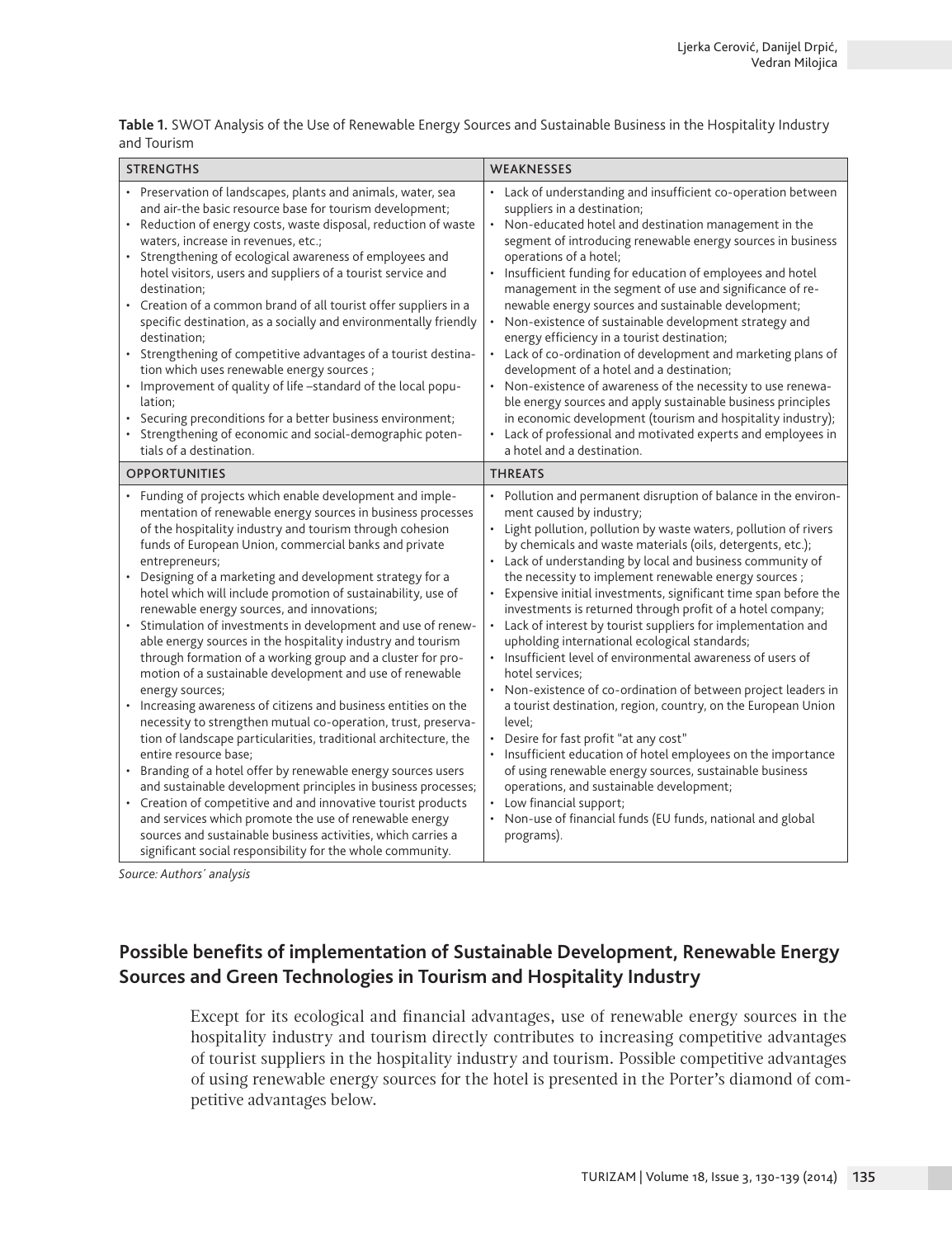



*Source: Authors´ analysis, adapted according to Porter, 1997.*

Designing the competitiveness diamond of hotel as a user of renewable energy sources and applier of sustainable development postulates in business operations, all relevant factors for achieving competitive advantages of the hotel come into the foreground. The same applies for the destination in which it runs its business, and it is perceived as one of the potentially leading "green"destinations in the world. It is visible from the Porter's diamond of competitive advantagrs that use of renewable energy sources in the hospitality industry and tourism has positive effects on business results of a hotel company, maximising usefulness for all the participants in the business process. Use of renewable energy sources has a positive effect on protection of landscape (see more in http://web.efzg.hr/dok/TUR/Web\_Ekoturizam.pdf) particularities, flora and fauna, protection of waters, the coastline, and the sea. Also, a hotel company which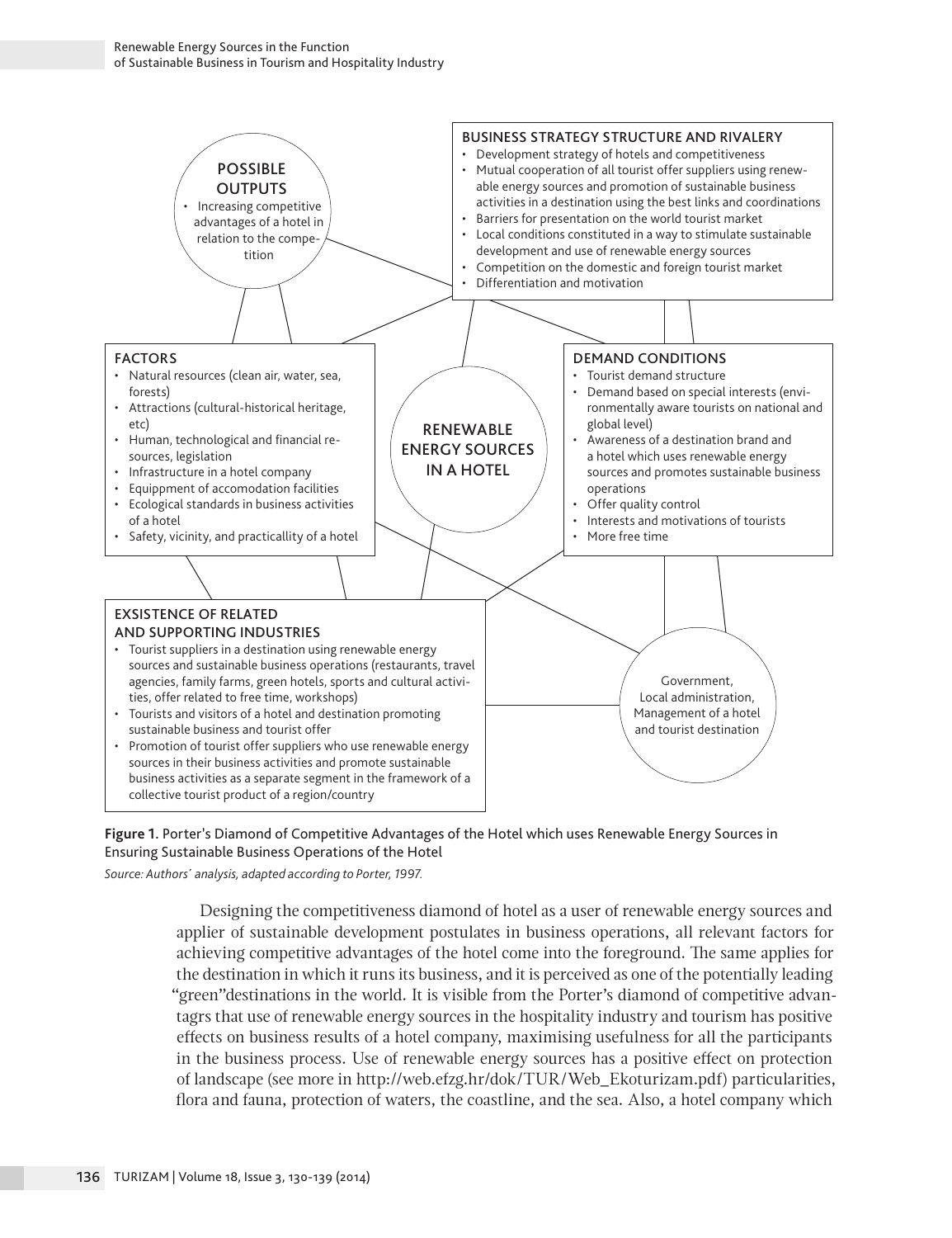uses renewable energy sources in its business processeds becomes recognisable to tourists who want to spend their vacation in harmony with nature. They want to contribute daily to environmental protection during their stay in the hotel, and such hotel facility provides just that possibility. For example, energy saving bulbs are installed in the rooms, bikes in the hotel gym serve to fill batteries and save energy, there are solar panels on the roof of the hotel which supply hot water for the entire hotel, etc. On the other hand, government and government institutions can significantly contribute to business results of such hotel facilities as well as promotion of sustainable development and the necessity to use renewable energy sources in business operations through legislation and regulations, and through a number of financial incentives (Croatian Bank for Reconstruction and Development, European Bank for Reconstruction and Development, EU cohesion funds). The objectives of introducing renewable energy sources presented in the competitiveness diamond also include strengthening of mutual co-operation of all tourist suppliers in a tourist destination who implement renewable energy sources in their business operations, and promote sustainable development and sustainable business activities.

Basic implementation and socially responsible activities of the hotel (in table 2) as a user of renewable energy sources and promotor of sustainable business may be derived from the

| Implementation<br>activities            | Implementation methods                                                                                                                                                                                                                                                                                                                                                      | Target group                                                 | <b>Duration</b> | Priority |
|-----------------------------------------|-----------------------------------------------------------------------------------------------------------------------------------------------------------------------------------------------------------------------------------------------------------------------------------------------------------------------------------------------------------------------------|--------------------------------------------------------------|-----------------|----------|
| Promotion and green<br>marketing        | Design of promotional materials (brochures, leaflets,<br>posters, websites) of the hotel in which promotion of<br>using renewable energy sources and sustainable devel-<br>opment will be conducted as a competitive advantage of<br>a hotel.                                                                                                                               | Visitors.<br>social com-<br>munity                           | Continuously    | High     |
| Workshops                               | Workshops organized for visitors of the hotel on ad-<br>vantages of using renewable energy sources in business<br>activities                                                                                                                                                                                                                                                | <b>Visitors</b>                                              | Continuously    | High     |
| Programs of incen-<br>tives and awards  | Designing a program of "Incentives" and awards for hotel<br>guests who will actively implement the basic postulates<br>of sustainable development during their stay                                                                                                                                                                                                         | <b>Visitors</b>                                              | Continuously    | High     |
| Playrooms                               | Playroom for the children in the "green room" of the<br>hotel, where they learn while playing about basic values<br>of sustainable development and use of renewable energy<br>sources                                                                                                                                                                                       | Visitors                                                     | Continuously    | High     |
| Symposiums, lec-<br>tures, round tables | Organization of symposiums, lectures, round tables on<br>the topic of renewable energy sources                                                                                                                                                                                                                                                                              | Visitors, ex-<br>perts in prac-<br>tice, social<br>community | Continuously    | High     |
| Excursions                              | Organization of excursions for the hotel guests and the<br>interested public to facilities and destinations which may<br>serve as examples for using renewable energy sources<br>and implementation of sustainable development                                                                                                                                              | Visitors,<br>social com-<br>munity                           | Continuously    | High     |
| Social responsibility                   | Workshops and playrooms for all-through organization<br>of workshops and playrooms on sustainable development<br>and use of renewable energy sources for the general<br>public, the hotel achieves an increase in non-room and<br>non-board consumption, creates the foundation of<br>prolongation of its activities (seasonality) and increasing<br>efficiency of business | Social com-<br>munity                                        | Continuously    | High     |

**Table 2.** Socially Responsible Activities of Hotel with the objective to improve general level of Knowledge of Destination Stakeholders on basic values of using Renewable Energy Sources and Promotion of Sustainable Development

*Source: Authors´ analysis*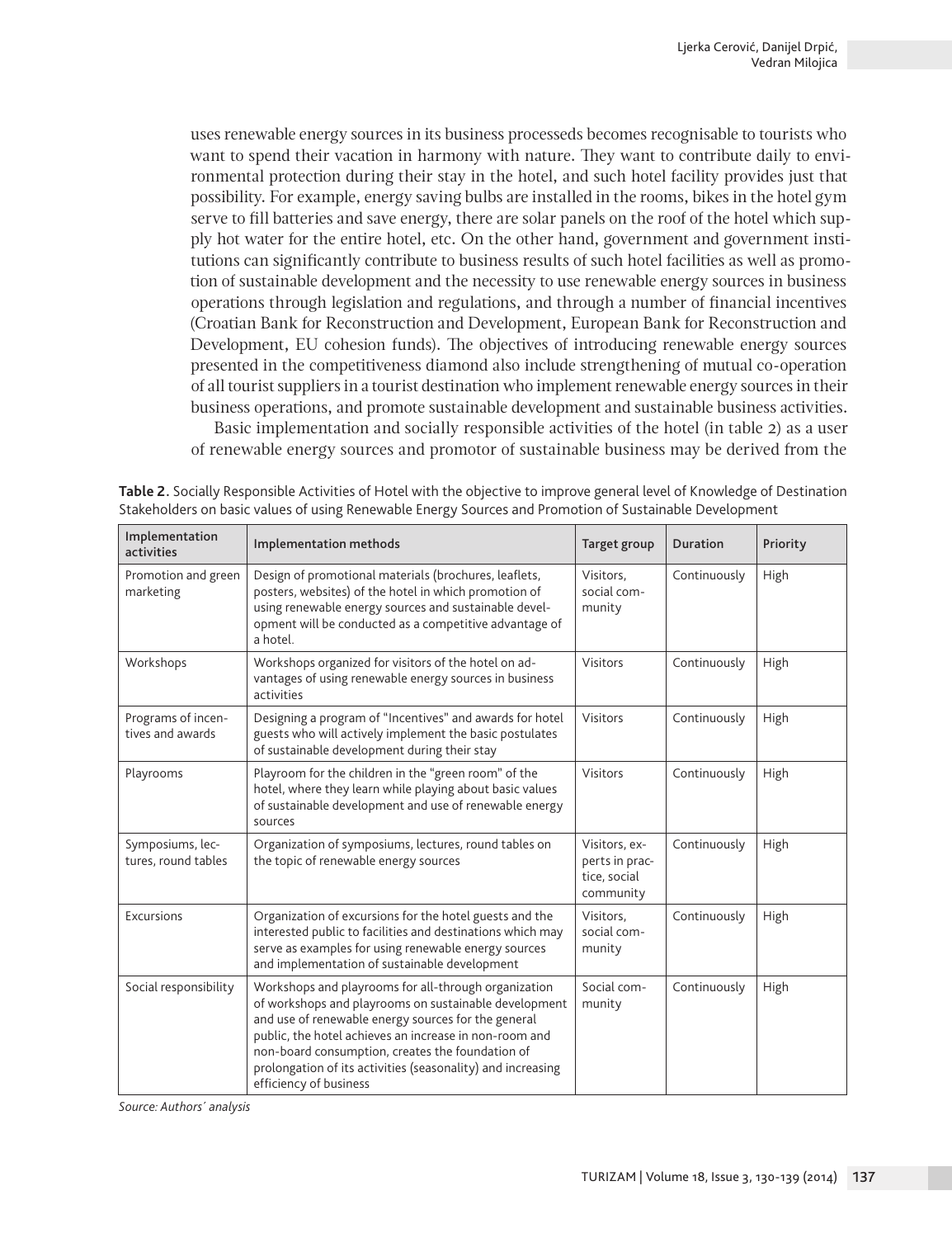above, with the goal to promote their use to all the employees, visitors, but also the general public.

The above table shows that the basic precondition for successful implementation of sustainable business activities and using renewable energy sources is a higher level of knowledge of all the stakeholders in business processes of a hotel/tourist company, but also community as a whole. Positive benefits are multiplied through the mentioned activities, providing new development guidelines for the company, the entire community, but also an individual who will, through implementation of renewable energy sources and sustainable development principles in his daily activities recognise the potential which will contribute to improvement of the general level of quality of life of the entire social community. By implementation of this programme, a hotel/tourist company will achieve significant benefits in the segment of increasing utilisation of capacities, prolongation of the tourist season (in companies which operate during a certain season), and increase in recognisability of the company as ecologically aware, and a company of high social responsibility.

#### **Conclusion**

Sustainable business activities and implementation of renewable energy sources in business operations of a hotel and a tourist company represent a necessary factor of success, especially taking into account fast growing world competition on the sensitive and always turbulent tourist market. In times of crisis and general economic insecurity, sustainable business operations and renewable energy sources represent a reasonable factor for ensuring long-term successful business results and creating competitive advantages of a hotel/tourist company. It is important to point out that it is necessary to develop control mechanisms of business and marketing plans of all tourist suppliers, so that they would contain basic sustainability postulates and ensure future couse of tourism development. Also, it is necessary to allocate significant funds which will help during implementation of projects related to sustainable development, renewable energy sources and green technologies, so that entrepreneurs would be encouraged to base their development on long-term business success, and not on longterm profit. Governments, ministries, banks for reconstruction and development, commercial banks, and civil associations should help achieve this objective, and general public should be included in the whole process of creating a so-called "green tourist destination".

#### **References**

- Alkier Radnić, R., Gračan, D. (2008). Restorable Energy Sources as a factor of the competitive improvement ability of a Tourist Destination. 19th Biennial International Congress Tourism and Hospitality Industry 2008: New Trends in Tourism and Hospitality Management, May 07-09 2008, Opatija Croatia, 1243-1250
- Awareness and Education in Renewable Energy Sources (2009). Obnovljivi izvori energije u mojoj zajednici, Available at http://www.aweres.net/Preuzmi/OIE\_u\_mojoj\_zajednici.pdf [01 September 2014]
- Blažević, B. (2008). The role of Renewable Energy Sources in regional Tourism Development. 19th Biennial International Congress Tourism and Hospitality Industry 2008: